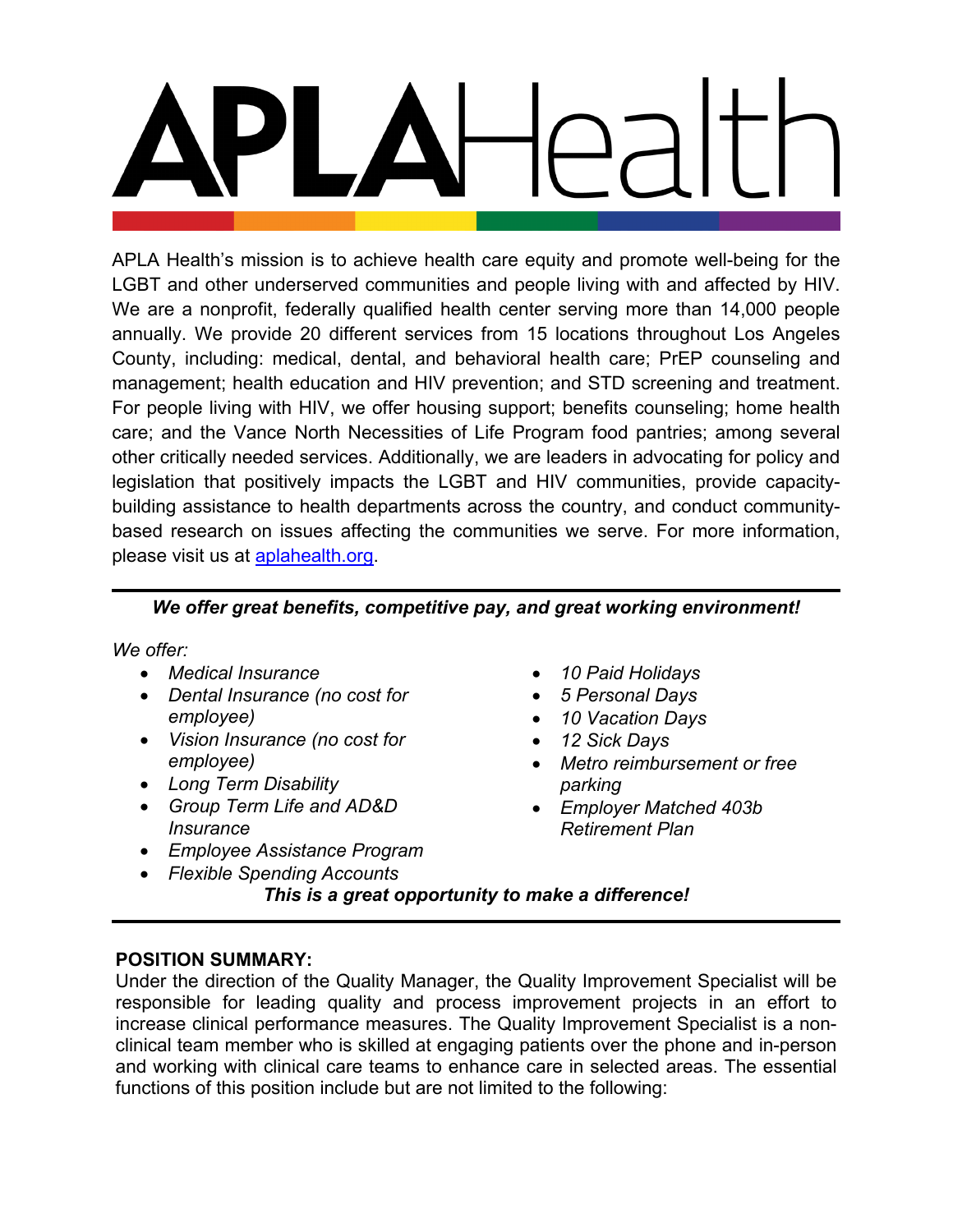## **ESSENTIAL DUTIES AND RESPONSIBILITIES:**

- Provides support in the organizations quality improvement efforts and performance improvement activities which includes: data monitoring, and facilitation of quality improvement projects.
- Works with key stakeholders from the clinical care team to improve our performance on various UDS, HEDIS, and other metrics/quality indicators.
- Serves as the quality improvement team lead and is responsible for communicating progress of quality improvement projects to the clinical care team.
- Collects and analyzes data to identify opportunities, and/or barriers.
- Works alongside key stakeholders from the clinical care team to implement interventions clinic-wide that address problem areas.
- Tracks, measures, and maintains comprehensive project documentation for all assigned projects and submits regular progress reports to the Quality Manager.
- Tracks certain diagnostic tests and referrals relating to metrics/quality indicators; including contacting other clinics for records and locating past medical records to enter them correctly in the electronic health record.
- Travel to clinics and sites of APLA Health & Wellness to participate in various Quality Improvement activities and meetings.
- Protects patients' rights by maintaining strictest confidentiality of personal and financial information; adhering to all HIPAA guidelines/regulations.
- Maintains operations by following policies and procedures; reporting needed changes.
- Assist in maintaining office and building fire/safety regulations.
- **Ensures clinic flow by being an active team member.**
- Practice active listening, empathy and cultural humility with patients to schedule appointments and address challenges of patients at-risk of missing appointments.
- Outreach to patients and assist patients with accessing additional resources and/or clinical services, including transportation and interpretation services.
- Coordinate appointments with health care providers to ensure timely delivery of diagnostic and treatment.

# OTHER DUTIES MAY BE ASSIGNED TO MEET BUSINESS NEEDS.

## **REQUIREMENTS:**

Training and Experience:

High school diploma or GED required and at least two (2) years of experience working in a medical office or similar environment preferred. Must be extremely organized and detail oriented and have excellent communication skills, project management skills, and strong telephone etiquette. Must have a courteous, professional nation and be customer service oriented. Strong computer skills required.